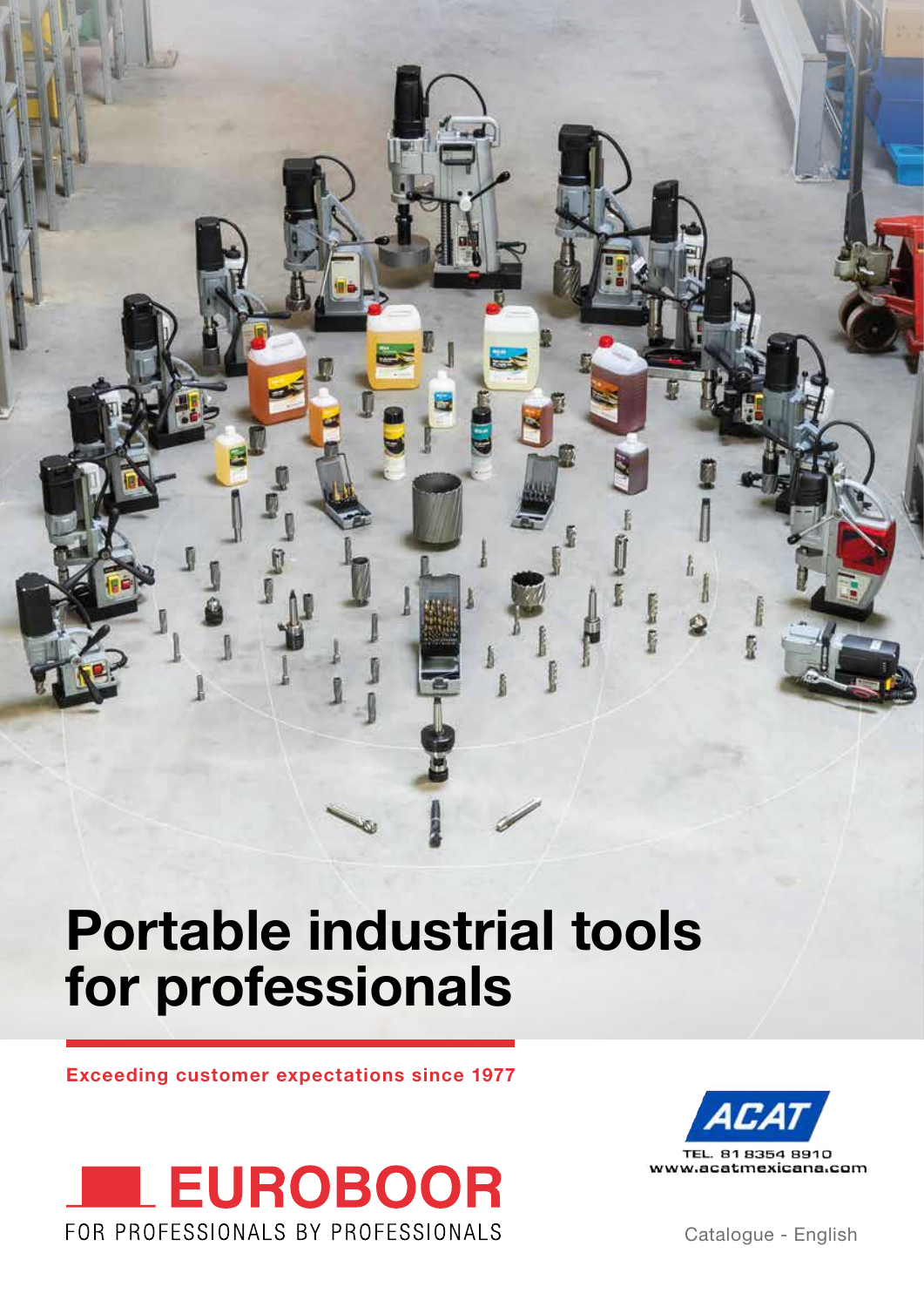### Key specs:



## **ERM.100/3**

### **Resharpening** machine

Watch our machines in action on: www.youtube.com/euroboorbv

- Resharpens cutters from  $\varnothing$  12 44 mm in cutting depths of 25 – 55 mm
- Easy angle adjustment; simple alignment to original geometry
- Laser guided cutter alignment ensures correct positioning of cutting edge to the wheel
- Motor positioning

ь

- Including CBN grinding wheel for cutter flutes
- SDC grinding wheel for cutters (optional)

| <b>Technical data</b>              |                          |
|------------------------------------|--------------------------|
| Dimensions $(l \times w \times h)$ | 480 x 300 x 320 mm       |
| Weight                             | 28 kg                    |
| Motor power                        | 0,25 kW                  |
| Noise emission                     | < 70 dBa                 |
| Grinding disk                      | Ø 125 mm                 |
| Wheel bore                         | $10 \text{ mm}$          |
| Shaft bore                         | 19,05 mm Weldon          |
| Speed (no load)                    | 2800 rpm                 |
| Voltage                            | 110 - 120 V / 60 Hz      |
|                                    | 220 - 240 V / 50 - 60 Hz |

#### **Standard supply** CBN grinding wheel ERM3.0001

Index plate T4/T8 & T5/T10 ERM3.0009

Index plate T6 & T7 ERM3.0008

Index plate T9 ERM3.0010

#### **Optionally available** SDC grinding wheel (teeth)

ERM3.0002

CBN grinding wheel ERM3.0011